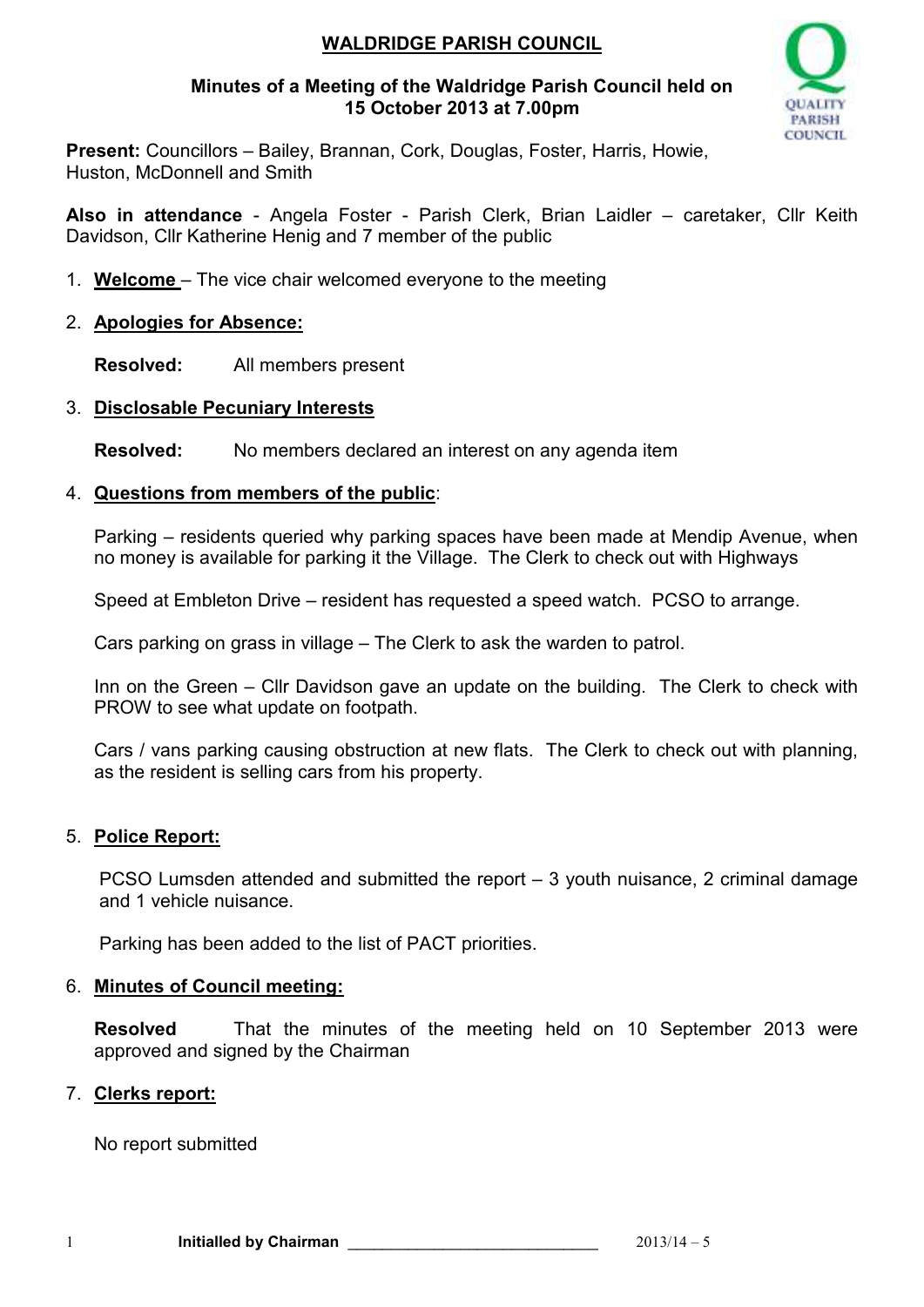## 8. **Parish Matters and on-going items**

# a) **Planning applications received**

# **To consider any planning applications received after the agenda was published.**

| 2/13/00195/FUL | 29 Chillingham Drive<br>Chester-le-Street<br>Durham<br>DH <sub>2</sub> 3TJ | Erection of single-storey<br>extension at side/rear of<br>dwelling. |
|----------------|----------------------------------------------------------------------------|---------------------------------------------------------------------|
| 2/13/00240/FUL | 6 Poppyfields<br>Chester-le-Street<br>Durham<br>DH <sub>2</sub> 2NA        | Erection two storey + single<br>storey rear extensions              |

*Resolved: Recommend approval.* 

# b) **To consider any planning applications received after the agenda was published.**

*No applications received*

# c) **Correspondence received**

- Cllrs Henig and Davidson presented their report
- CDALC AGM will be held 26 October at County Hall
- Letter received from courts re compensation stating the defendant is now in custody so the compensation will be ceased for the time being.
- Report from warden stating dog fouling patrols has taken place in village
- Thank you letters received from North East Air Ambulance and Mountain Rescue

# *Resolved:*

- *Report noted*
- *Cllr Foster to attend*
- *Reply to be sent stating still wish to receive compensation*
- *Report noted*
- *Thank you letters noted*

# d) **Correspondence received after agenda published** (to note only)

- Nothing received
- e) **Japenese Knotweed** Cllr Davidson confirmed it is not DCC land. The Clerk sent a letter to the house owner, but no reply.

*Resolved: The Clerk to contact DCC legal to see what legal position is now for the weed. To try land registry.* 

- f) **Norton Close** Cllr Davidson gave update on legal status re installing a ramp. Further questions raised. This to be brought to the next meeting.
- 2 **Initialled by Chairman** \_\_\_\_\_\_\_\_\_\_\_\_\_\_\_\_\_\_\_\_\_\_\_\_\_\_\_\_\_ 2013/14 5 g) **Seat on Millennium Green** – Several residents have requested a seat be placed on the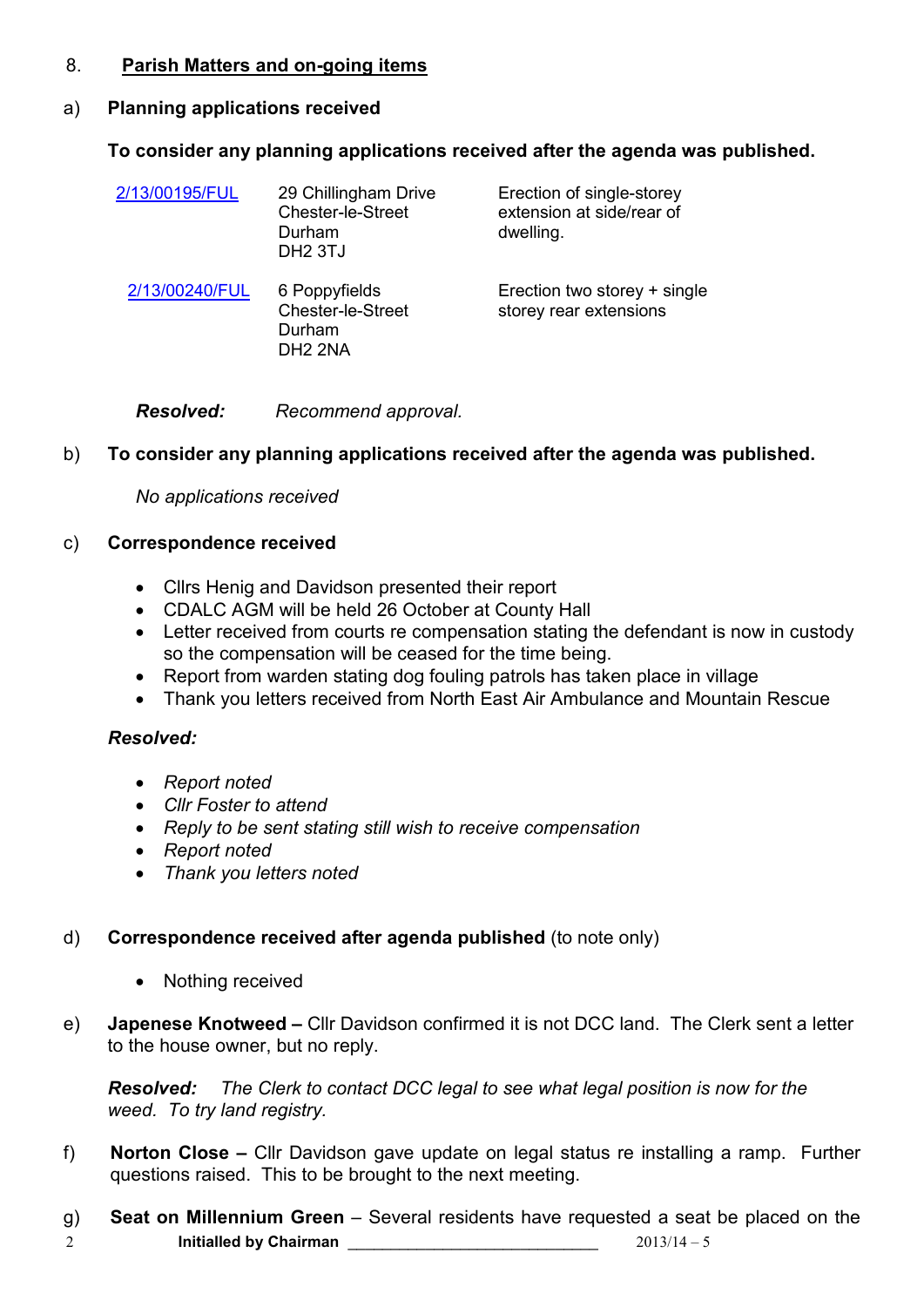green.

*Resolved:* This to be placed on the new survey.

h) **Allotment road** – The association have requested the road be repaired and hedges pruned

*Resolved: It was agreed to get some gravel to fill in the potholes. The Clerk to get costs. To contact DCC re hedges.*

## i) **Northumbria in Bloom update**

- Cllr Cork gave an update from NIB working group held on 9 October, he spoke of the Silver Gilt award being awarded
- j) **Quarterly accounts**  The Clerk distributed the accounts for approval

*Resolved: The Chair signed the bank statement, reconciliation, petty cash and budget* 

- k) **Budget preparation**  The Clerk submitted the draft budget for discussion. This to be agreed and adopted in December
- l) **Grants** Due to time constraints, this item to be deferred till November meeting
- m) **Photo competition** Due to time constraints, this item to be deferred till November meeting
- n) **Citizen of the year**  Due to time constraints, this item to be deferred till November meeting
- o) **Best kept garden competition**  Cllr Cork announced the winning entries

*Resolved: It was previously agreed to give £50 vouchers to overall winner, £25 to each other area and £10 front door display. The trophy to get engraved and invite to award evening* 

p) **Questionnaire –** As the questionnaire on the website is now 3 years old, it was suggested carrying out a new one. As a resident quoted on Facebook "only one person asked for fitness equipment on this questionnaire. Why was it installed? "It was reported Retired Cllr Allan Bainbridge offered the money specifically for this equipment.

This resident was invited to the meeting to discuss his concerns, but did not attend.

*Resolved: It was agreed to get new questionnaire arranged, this to be placed on next years budget.* 

- q) **Section 106 money –** The Clerk gave an update on planning one new application needs to be made. The others now all approved. The artists are now working on the structures.
- r) **Millennium Green project** Equipment now installed. One resident has complained. Planning dept will look into this complaint.
- s) **Funday**  The date and next years activities were discussed

*Resolved: It was agreed to hold on 7 September, the Clerk to book all usual activities, further activities to be arranged, this to be discussed at next months meeting*